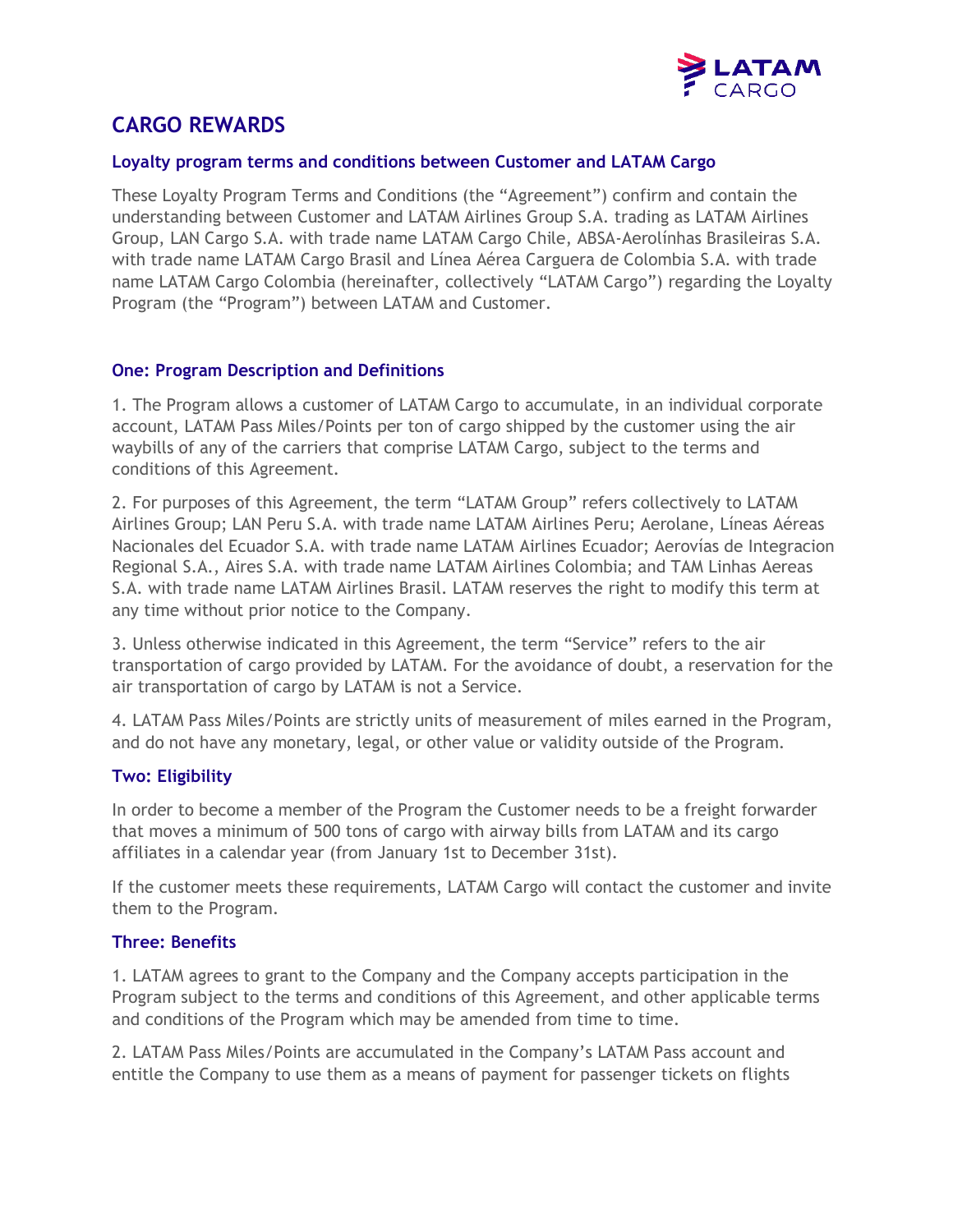operated by LATAM Airlines or by another participating airline, subject to the current rate published on the payment date of the respective flight.

3. As of January 3rd 2018, the currency of LATAM Pass changes from KMS to Miles/Points. The new currency depends on the country where the account is registered: for US, BR, CA, MX, PY and Europe, the currency will be LATAM Pass Points; for all other countries the currency will be LATAM Pass Miles.

4. For all international markets, the company will accumulate 250 LATAM Pass Miles per kg moved.

5. Tickets must be redeemed through LATAM Pass, subject to LATAM Pass' terms and conditions (https://www.latam.com/en\_us/latam-pass/about-the-program/terms-andconditions/). LATAM will provide the login information for the Company to the email address designated by the Company in this Agreement. Each ticket redeemed by a person authorized by the Company in accordance with paragraph 7.3 below, will be charged against the accumulated LATAM Pass Miles/Points in the Company's account. Available seats are limited. Applicable taxes will be charged separately at the end of the transaction and may be paid by the available payment means in LATAM.com.

6. To redeem awards through LATAM Pass Contact Center (choosing LATAM Pass), the Company must pay the LATAM Pass Service Fee for each ticket issued. If the award is redeemed on LATAM.com, no LATAM Pass Service Fee is applied. The LATAM Pass Service Fee is in addition to departure taxes and applicable taxes and will vary depending on the type of award redeemed and the country of issuance, as detailed in the LATAM Pass fees section set out on https://www.latam.com/en\_us/planbook/service-charge/.

7. LATAM Group may also, at any time and at its sole discretion, do promotions that will entitle customers to accumulate Miles/Points LATAM Pass under conditions different from those set forth in this Agreement.

# **Four: Information**

1. The Company shall be responsible for providing to LATAM and keeping updated on its account the following information:

Company Coordinator:

E-Mail:

Address:

Telephone:

2. LATAM does not assume any liability if the Company cannot access its Program benefits because of the Company's failure to deliver required information to LATAM.

3. LATAM reserves the right to investigate the Company's account at any time and without notice, in order to ensure compliance with these terms and conditions. LATAM may deduct any kilometers wrongly credited to a member and likewise, withhold the award of kilometers pending the resolution of any dispute, duly informing the member of such.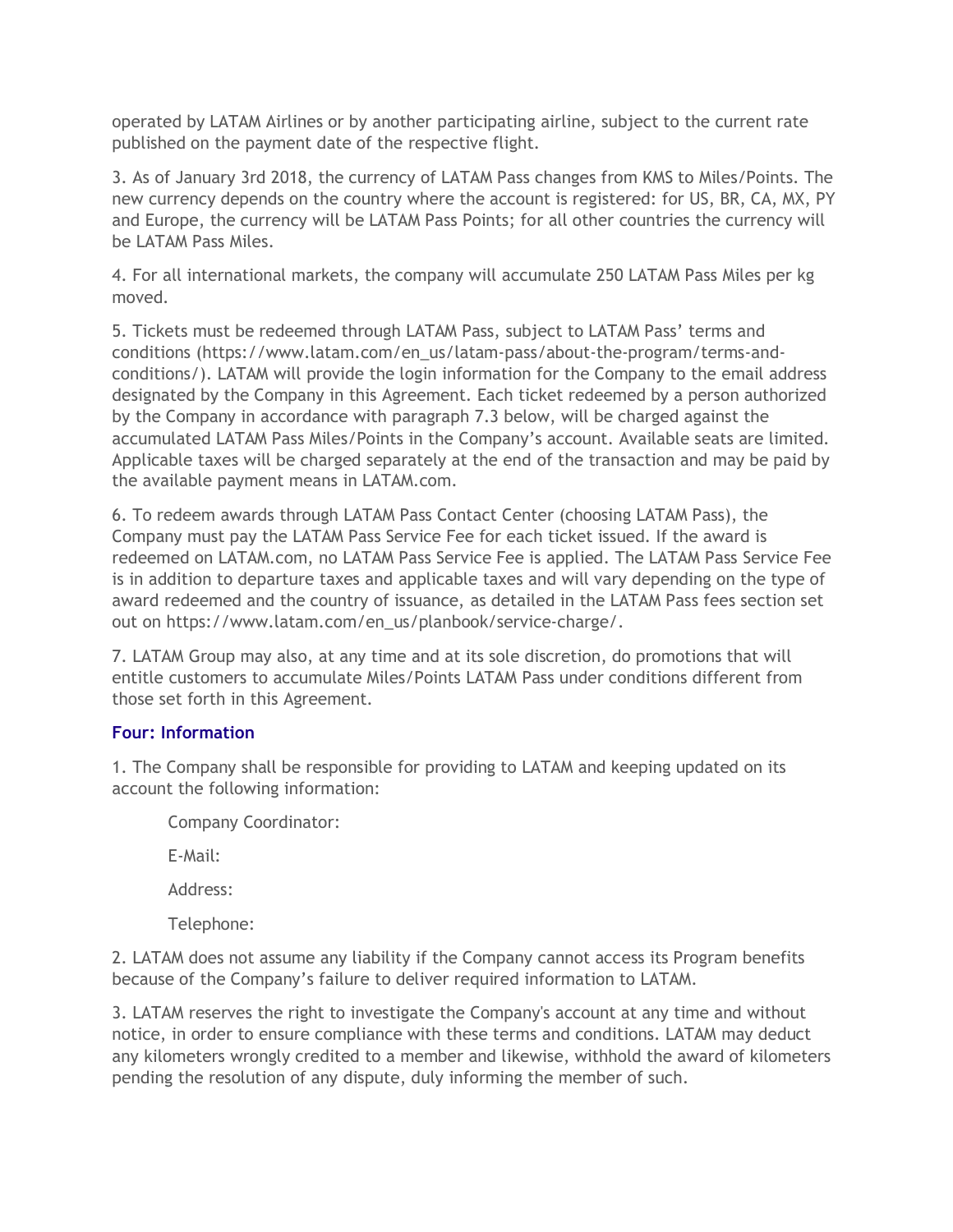### **Five: Excluded Services**

A purchased Service that is not actually rendered shall not entitle the Company to accumulate LATAM Pass Miles/Points.

# **Six: Use of LATAM Pass Miles/Points**

1. If the Company intends to grant a travel agency access to the LATAM Pass website on the Company's behalf, the Company must inform the name and contact person of the travel agency to LATAM promptly upon execution of this Agreement. The Company shall be solely and exclusively liable for all and any losses and damages that LATAM may incur arising from or related to a travel agency's use of the portal on behalf of the Company. The Company's change of travel agency must be approved by LATAM.

2. The redemption of a passenger ticket using Miles/Points shall automatically generate at the time of the ticket's issuance a debit in the Company's account, equal to the Miles/Points used, regardless of whether the passenger ticket is used or not.

# **Seven: Conditions for purchase and Refund of passenger tickets**

1. Passenger tickets redeemed using LATAM Pass Miles/Points shall be subject to all applicable fare restrictions and shall not qualify for group discounts or other discounted fares. Passenger tickets redeemed with LATAM Pass Miles/Points do not accumulate kilometers, points or any other benefit in any frequent passenger program.

2. Neither the passenger tickets redeemed using Miles/Points nor the Miles/Points by themselves may be sold, exchanged or transferred in any way to a third party.

3. The Company is solely and exclusively responsible for ensuring that the LATAM Pass Miles/Points are redeemed by persons authorized by the Company.

4. If the return of an issued award is requested, the Company must pay a fee, which will vary depending on the award and according to the information published on https://www.latam.com/es\_us/latam pass/cargos-latam-pass/. For a reward refund to be given, the ticket must be valid (its validity is one year beginning from the date the ticket is issued), the refund must be requested before the flight's departure and with no legs having been flown and the kilometers that were used for it must not have expired at the time the refund is requested. Refunds can be requested calling LATAM Contac Center (LATAM Pass option). Once the refund has been processed, the Miles/Points that have not expired will be credited again to the Company's LATAM Pass account.

# **Eight: Expiration of LATAM Pass Miles/Points**

LATAM Pass Miles/Points are valid until December 31st of the subsequent year from the date of the Services. Example: For Miles/Points received for services in 2020, all Miles/Points would expire on December 31st 2022. LATAM has no legal obligation to communicate to the Company the expiration date of Miles/Points.

#### **Nine: Account statements**

1. The Company can access information from its LATAM Pass account statement by registering and logging onto LATAM.com in the Frequent Flyer section selecting account status. This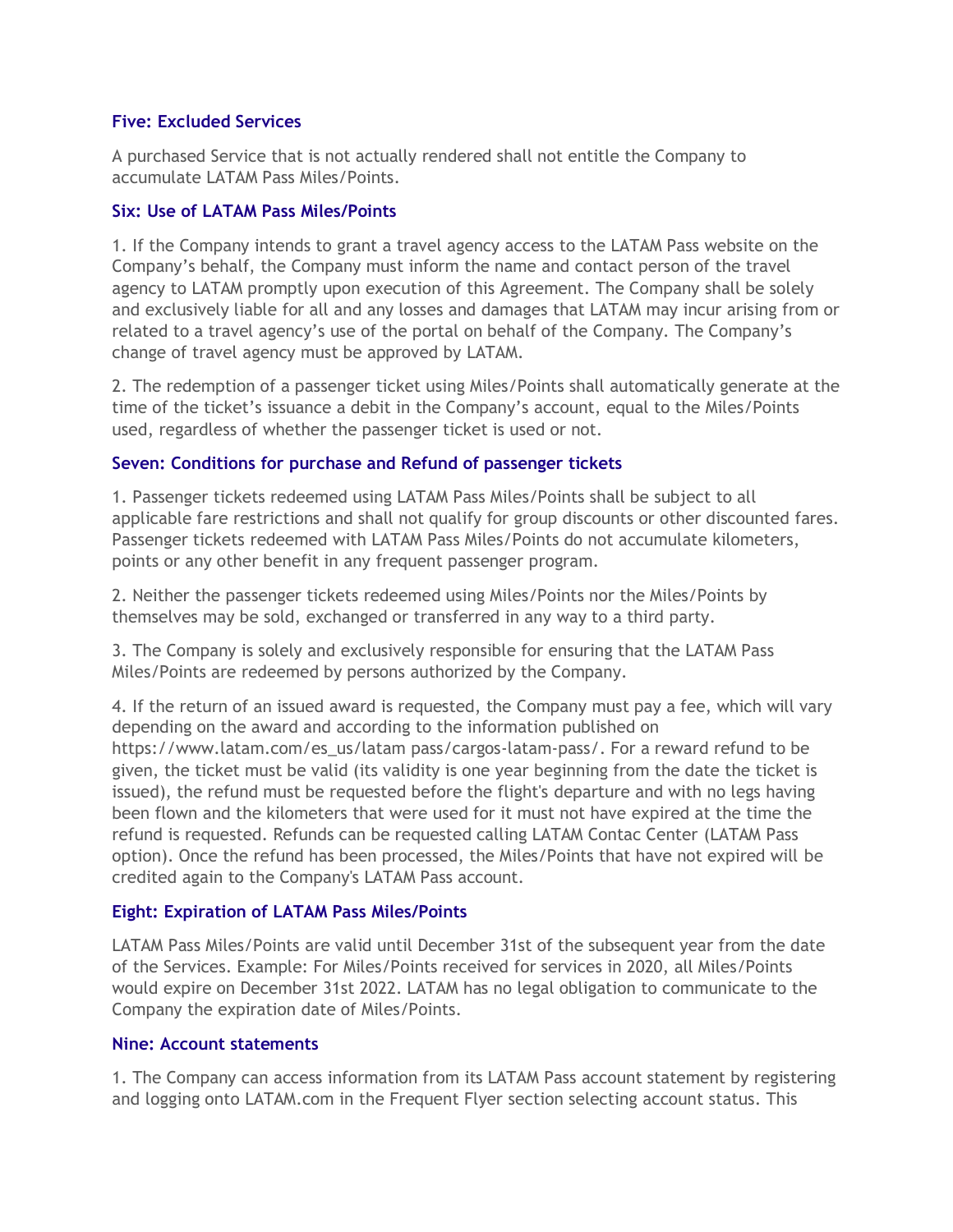statement is the only valid source of information regarding the number of Miles/Points earned, redeemed, and the Miles/Points that are about to expire.

2. LATAM shall credit the Miles/Points earned by the Company in a registered account held by the Company in LATAM Pass, within sixty (60) days from the date the Service was rendered. 3. The Company may request LATAM to review its account within three (3) months after the date when a given Service has been provided if the respective Miles/Points have not been credited. The Company shall provide to LATAM supporting documentation for the Services not accounted for in the Company's account.

# **Ten: Modifications to the Program**

LATAM may, without prior notice to the Company and without any liability to the Company, modify the terms and conditions of the Program at its sole discretion. LATAM shall not be liable under any circumstances for loss or damage that may result from the carrying out of the Program or changes or modifications thereto.

# **Eleven: Exchange rate**

If, for any reason, the equivalence into U.S. dollars of Chilean pesos needs to be determined, the exchange rate set by LATAM shall govern.

# **Twelve: Termination of Previous Agreements**

Each party has read and understands the terms of this Agreement. This Agreement constitutes the entire agreement between the parties on the matters covered herein, and this Agreement prevails over any other proposals, contracts or communications relative to its purpose, whether oral or written.

# **Thirteen: Breach by Company**

Notwithstanding clause 7 ("Termination") of the Corporate Partner Agreement, the Company's failure to comply with any of these terms and conditions and the occurrence of any of the following events below shall entitle LATAM to terminate this Agreement immediately without prior notice to the Company and without penalty, and all LATAM Pass Miles/Points earned by the Company as of the termination date shall be void and invalid.

1. If the member knowingly supplies any incorrect or misleading information (including information on flights,) either in the application for registration or when applying for corresponding awards and/or benefits.

2. If the Company does not comply with the terms of passenger transportation contracts (which apply to all passengers).

3. If the Company makes inadequate or improper use of LATAM Pass Miles/Points.

4. If the Company has a bad debt of which LATAM or any of its subsidiaries or related companies is a creditor, or if there is evidence or presumptions of the Company's participation in crimes committed against such companies such as use of fraudulent checks or other crimes.